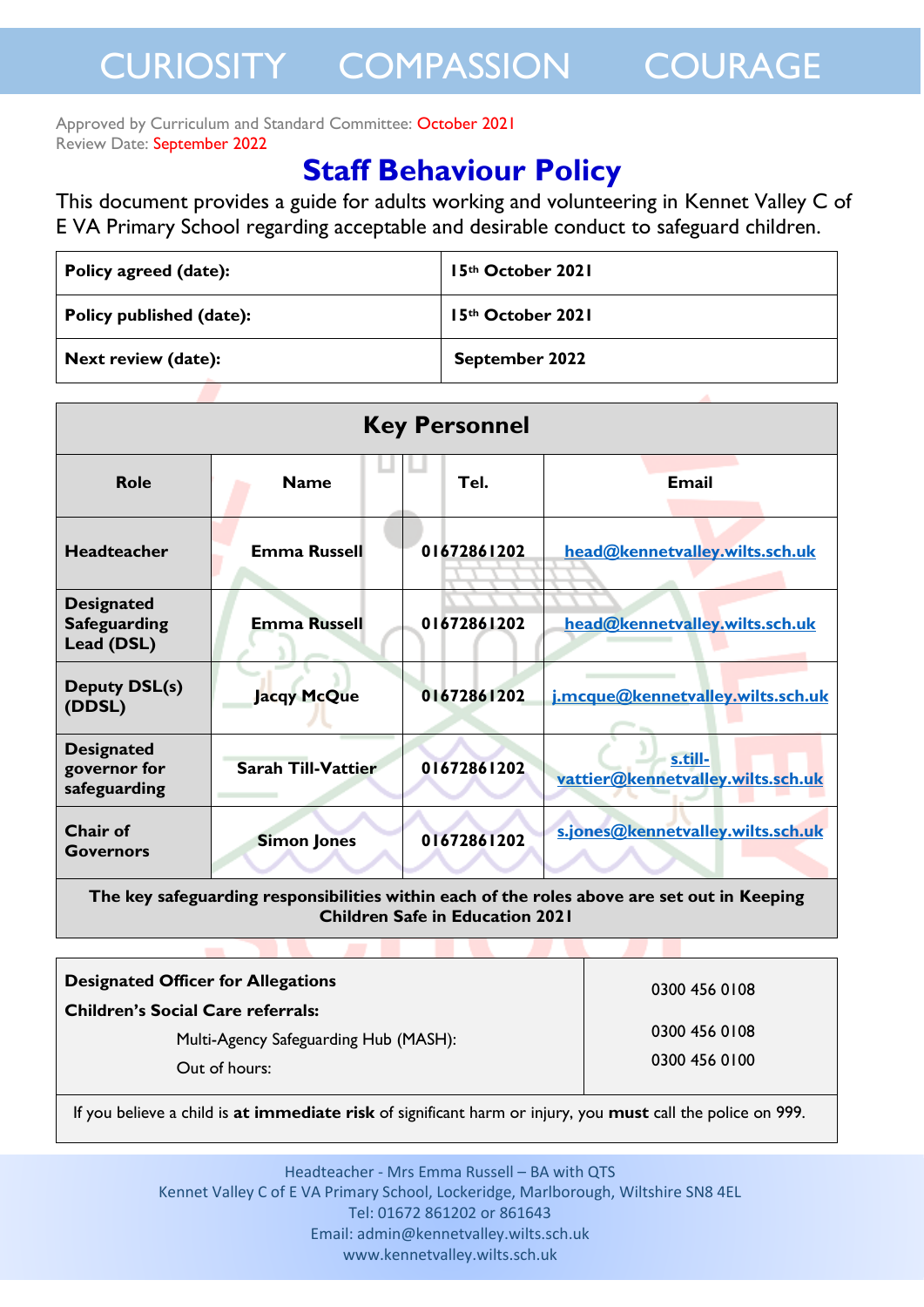### **Introduction**

Kennet Valley C of E VA Primary School is committed to providing positive academic, social and emotional outcomes for our children, underpinned by a strong safeguarding ethos. We are equally committed to the welfare of our staff, who are expected to adhere to the highest standards of professional behaviour to maintain confidence and respect of the general public and colleagues.

The governors will make sure that this policy reflects national and local requirements to protect and support the children and adults in our school.

We will fulfil our local and national responsibilities as laid out in the following key documents:

- Working Together to Safeguard Children (2018)
- Keeping Children Safe in Education (2021)
- The procedures of Safeguarding Vulnerable People Partnership (SVPP)

#### This policy:

- is based on the Guidance for Safer Working Practice for those working with children and young people in education settings (May 2019 with April 2020 Addendum).
- aims to provide a guide for adults about acceptable and desirable conduct to ensure that staff maintain safe working practice and so safeguard both children and adults.
- does not provide a complete checklist of appropriate behaviour for staff in every circumstance. Staff must make judgements about their behaviour to secure the best interests and welfare of the children in their charge and, in so doing, will be seen to be acting reasonably.

In *very exceptional* circumstances where a member of staff believes it is the best interest of a child to breach these guidelines, that person **must** tell the headteacher of the justification for any proposed, or action already taken, at the earliest opportunity. The headteacher will make a written record of that discussion including any areas of disagreement and actions taken.

#### **Scope**

This policy is consistent with all other policies adopted by the governors and should be read alongside the **Child Protection and Safeguarding policy and the Staff Code of Conduct** as well as the following documents relevant to the safety and welfare of our children:

- 
- 
- Behaviour policy **SEND** policy **SEND** policy **SEND** policy **CONS**
- Health and safety policy **Complaints policy Complaints policy Complaints policy**
- 
- 
- 

#### **This policy applies to all staff and volunteers working at our school.**

For the purposes of this policy:

 'Staff' refers to all those working for the school, full time or part time, on a temporary basis, or permanent, in a paid or regular voluntary capacity.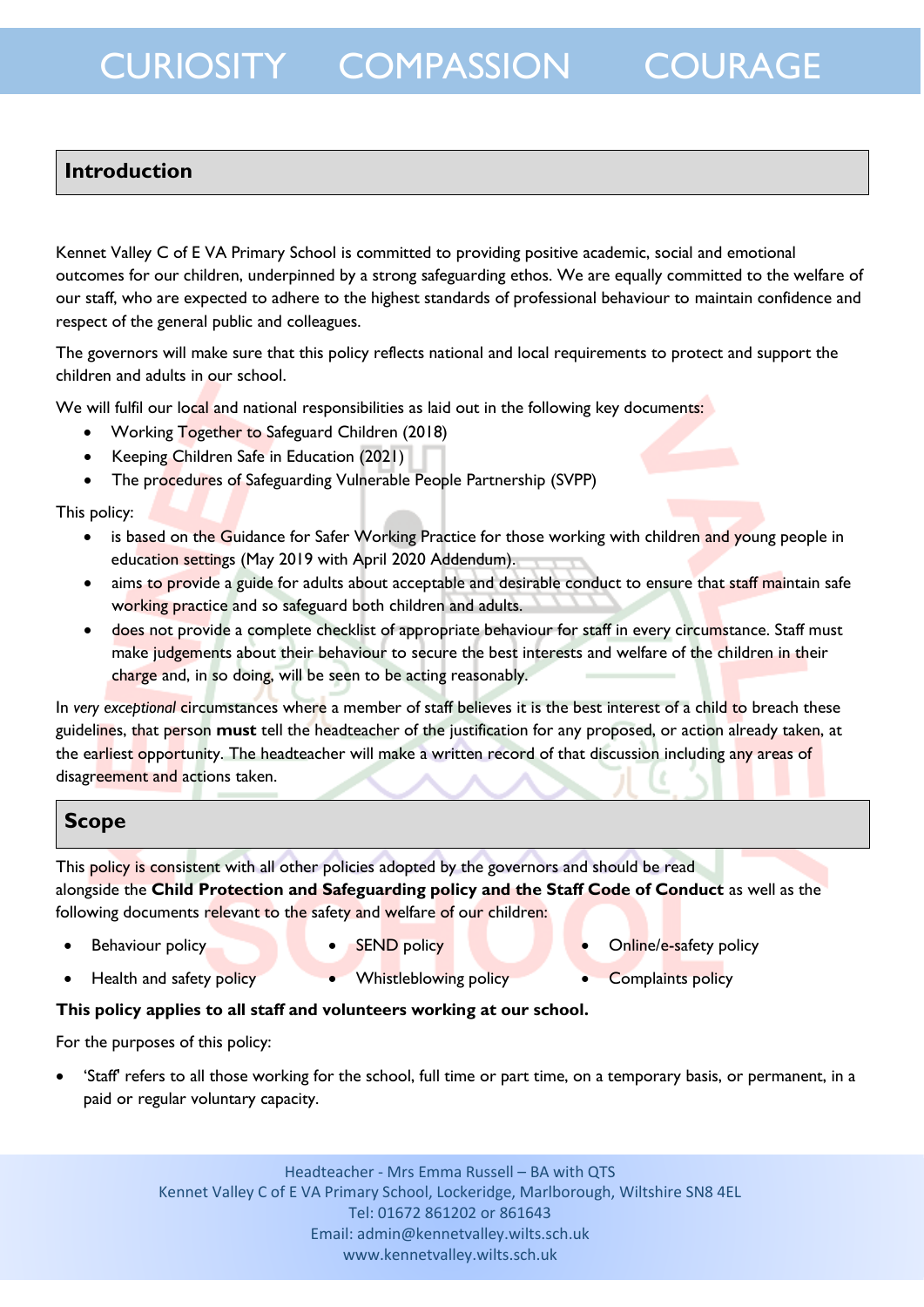- A 'volunteer' is a person who performs an activity that involves spending time, unpaid in this school (except for approved expenses).
- A 'position of trust' is one in which one party is in a position of power or influence over another, due to their work or the nature of their activity.
- 'Child' refers to all children up to the age of 18. All adults are in positions of trust in relation to every child at our school.

**It does not apply to** employees of external contractors and providers of services (eg contract cleaners). Such staff are covered by the relevant Code of Conduct of their employing body.

### **Expectations**

All staff:

- are familiar with this policy and have an opportunity to contribute to its review.
- understand their responsibilities to safeguard and promote the welfare of children.
- are aware that failure to meet the standards of behaviour and conduct in this policy may result in disciplinary action. This includes dismissal, criminal action and/or other proceedings including barring by the Disclosure & Barring Service (DBS) from working in regulated activity.

#### **Mandatory Procedures**

#### **Confidentiality**

The sorting and processing of personal information is governed by GDPR (General Data Protection Regulations 2018) - see Data Protection Policy

Child records are shared with those who have a professional need to see them. When staff have access to confidential information about colleagues, children or their parents/carers, the staff must treat such information in a sensitive and confidential way, sharing it only in the interests of a child and when legally permitted to do so.

Governors should not routinely access child records. Exceptions to this would be for the purpose of an investigation in line with the school's complaint policy and procedures.

Staff and governors will not use their position to gain access to information for their own advantage and/or a child's or family's detriment.

If a member of staff is concerned that a child is being abused, is at risk of being abused or may have been abused in the past, they will follow the agreed procedure set out in the flowchart 'What to do if you are worried about a child', displayed in the staff room, staff cloakrooms, offices

See Safeguarding and Child Protection Policy September 2021

If a member of staff is ever in any doubt about whether to share information or not, they should get advice from the designated safeguarding lead.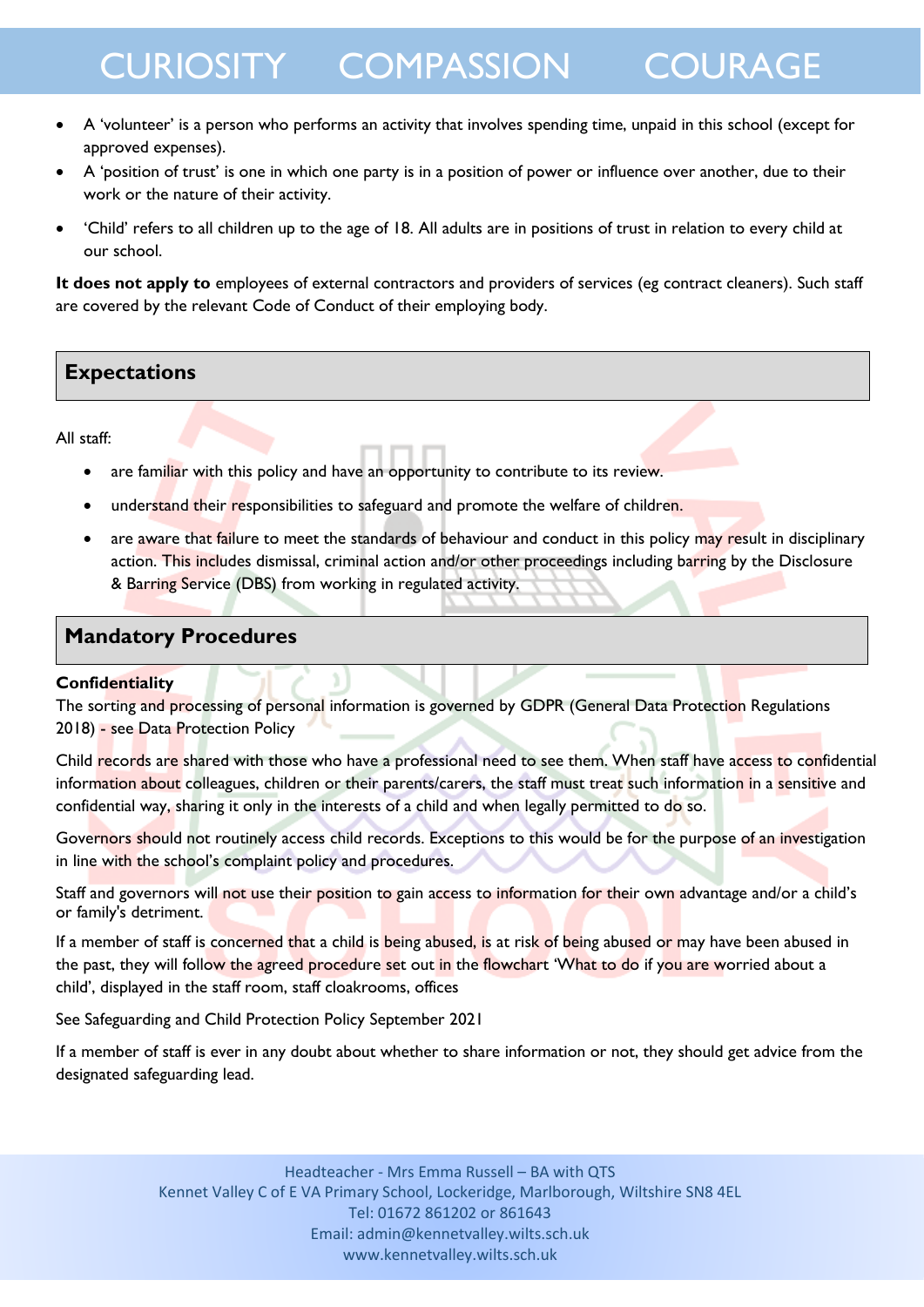### **Staff relationships with children and parents**

### **Staff responsibilities**

All staff know that:

- they are in positions of trust in relation to all children on roll. They ensure that the power imbalance is never used for personal advantage or gratification. They avoid behaviour which might be interpreted by others as an abuse of the position of trust, and report any incident with this potential to the manager. This includes sharing personal contact details with children or families.
- they have a legal duty to protect the interests of children and accept the obligations inherent in that responsibility.
- they must not establish or seek to establish social contact with children to secure a friendship or to pursue or strengthen a relationship.
- they must inform the headteacher of any pre-existing (prior to the member of staff or child starting at the school) or new relationship with a child or close family member, which they feel, might compromise the school or their own professional standing.
- they should disclose any relationship or association (in the real world or online) that may impact on the school's ability to safeguard pupils.
- it is an offence (Sexual Offences Act 2003) for a member of staff in a position of trust to engage in **any** form of sexual activity with a child under the age of 18.

Certain behaviours are at odds with a position of trust. These include, but are not limited to:

- Harassment or discrimination based on any characteristic protected by the Equality Act 2010
- Loss of personal civility including, personal attacks or insults, displays of temper (such as throwing objects), unwanted physical contact (pushing, shoving, hitting) or the threat of the same.
- Staff must not swear, blaspheme or use offensive language in front of pupils, nor use language which is discriminatory and demeaning in any way.

Such behaviours are disciplinary offences and may be referred to Local Authority and/or the police.

#### **Communication with children and parents, including social contact outside of the workplace**

Staff must use their professional judgement when requesting or accepting any social contact (including through social media). This means that they must:

- not accept any request from pupils for contact via any social media platform.
- make a judgement about whether to maintain the connection in any cases where contacts were made before the child started at the school (eg teacher being friend with a parent). Staff must discuss any decision to maintain such contact with the headteacher.

We acknowledge that staff may have friendships and social contact with parents of children outside of school. Staff will not engage in conduct outside work that could damage their professional reputation or the reputation of the school community.

Any contact between staff and children and/or parents that is deemed to bring the school into disrepute or that might lead a reasonable person to question the staff member's motivation or intentions will always be investigated and could lead to disciplinary action.

Staff must not make sexual innuendos or any comments of a sexual nature to any pupil (other than in the context of sex and relationship education in the PSHE curriculum), nor make any comments trivialising alcohol or drug abuse.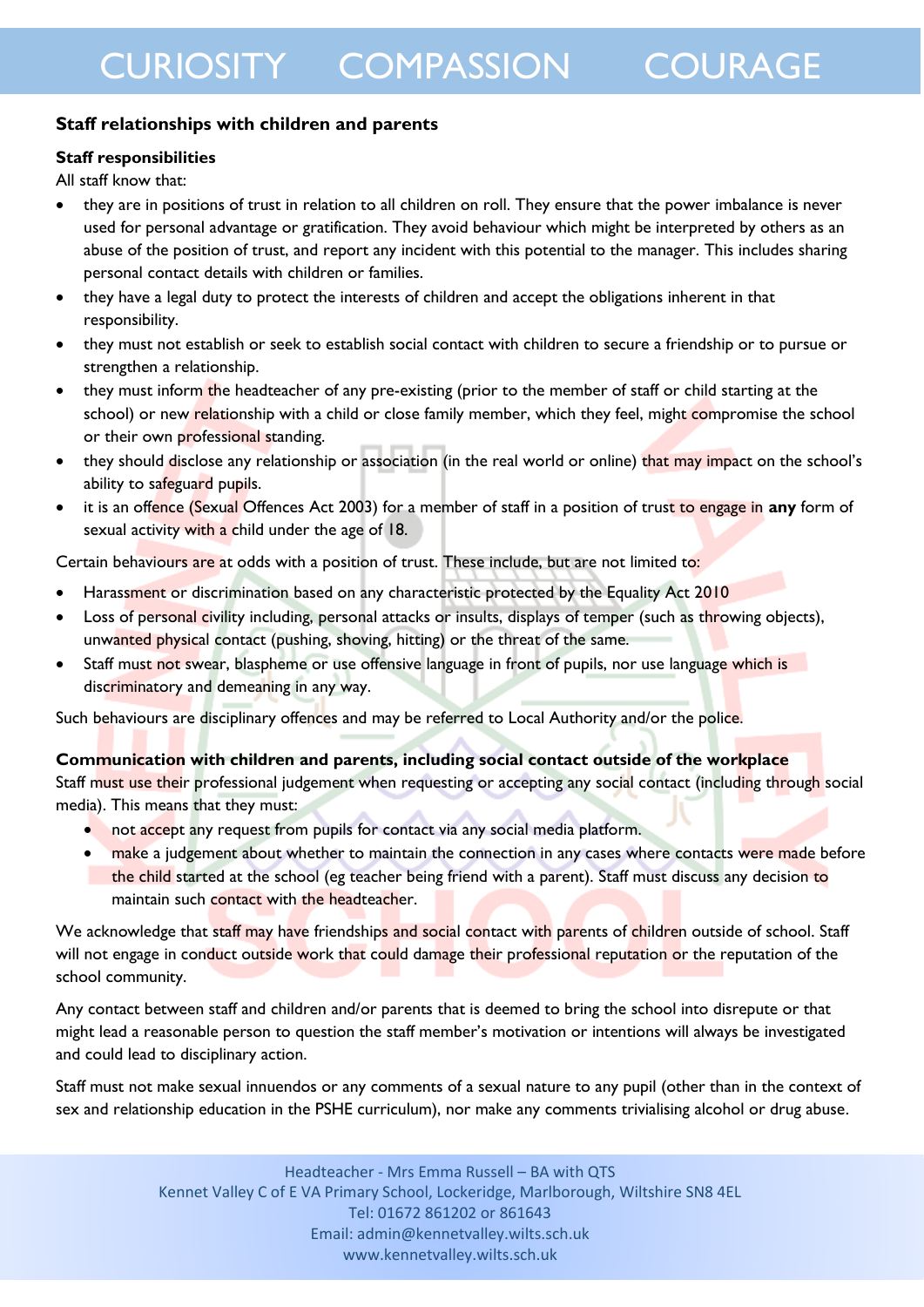Occasionally, pupils may develop an infatuation for a member of staff. In such situations, the advice of the Head/Deputy Head must be sought. Staff should deal with these situations sensitively and appropriately to maintain the dignity and safety of all concerned. They should remain aware, however, that such infatuations carry a high risk of words or actions being misinterpreted and should therefore make every effort to ensure that their own behaviour is beyond reproach.

Staff must inform the headteacher of any proposed or pre-existing arrangements between them and the families of children on roll that take place outside school eg baby-sitting, sports coaching, music tuition.

Staff are advised to wait until after an ex-pupil's 18th birthday before accepting any request on social media.

#### **Gifts, rewards, favouritism and exclusion**

Staff must:

- declare any gift they receive form a parent or child. This does not include small tokens of appreciation such as at Christmas or the end of the year.
- not give gifts to individual children. Any rewards or treats will be given only as part of the school's agreed behaviour policy.
- advise the headteacher about the offer of any gift or hospitality, from outside or inside the school, which might be interpreted as an attempt to influence staff conduct towards children, parents or other employees.

#### **Physical contact including intimate/personal care and behaviour management**

It is not possible to be specific about the appropriateness of each physical contact, since an action that is appropriate with one child, in one set of circumstances, may be inappropriate in another, or with a different child. Any physical contact will be in response to the child's needs, of limited duration and appropriate to their age, stage of development, gender, background and any agreed support or care plan.

The use of physical intervention including the use of reasonable force will always be in line with the following policies (Special Needs policy (date), Supporting children with medical needs policy (date), Behaviour policy(date), Physical Intervention policy/procedures (date).

Staff understand that:

- on a daily basis, it may be entirely appropriate and proper for staff to have physical contact with children and that they do so in ways appropriate to their professional role and in relation to the child's individual needs.
- some children are more comfortable with touch than others and/or may be more comfortable with touch from some adults than others. Whenever possible, adults seek the child's permission before initiating contact and are sensitive to any signs that the child may be uncomfortable *or* embarrassed.
- they have a responsibility to ensure the way they offer comfort to a distressed child is age appropriate.
- they must never touch a child in a way which may represent a misuse of authority or considered indecent.
- physical contact must never be secretive, or for the gratification of the adult.
- they should be aware of cultural or religious views about touching and be sensitive to the issues of gender.

If a member of staff believes that an action by them or a colleague could be misinterpreted, or if an action is observed which is possibly abusive, the incident and circumstances will be immediately reported to the headteacher/DSL and recorded in writing. If appropriate, the headteacher will consult with the Designated Officer for Allegations (DOfA).

Staff understand that a child who has suffered previous abuse or neglect may associate physical contact with such experiences. They recognise that such a child may seek out inappropriate physical contact and know to deter the child sensitively to help them to understand the importance of personal boundaries. Staff know that they must never indulge in play that involves rough-and-tumble or fun fights.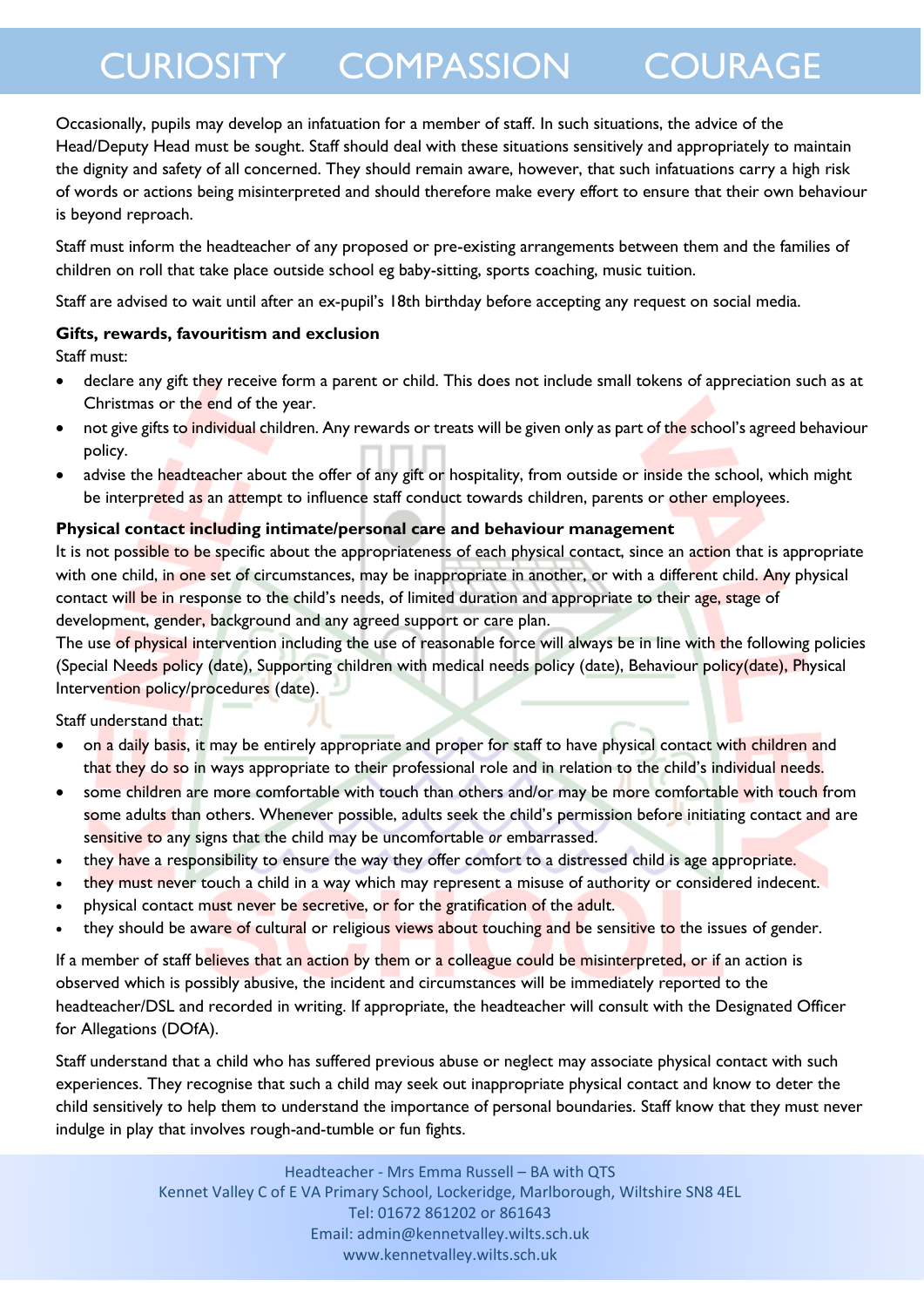Children with disabilities may require more physical contact to assist their everyday learning. The arrangements are understood and agreed by all concerned, justified in terms of the child's needs, consistently applied and open to scrutiny. Staff always allow/encourage children, where able, to undertake self-care tasks independently.

If a child's behaviour presents a serious risk to themselves or others, a robust risk assessment and, where relevant, a physical intervention plan is always put in place and reviewed regularly. In all cases where physical intervention takes place, staff record the incident and subsequent actions and report these in line with the school's behaviour and safeguarding policies.

#### **First aid**

Staff adhere to the school health and safety policy, the policy for supporting pupils with medical conditions and for administering first aid or medication.

#### **One to one situations**

Staff carefully consider the welfare needs of children when with them in a one to one situation. All spaces in the school are set up to allow any activity to be easily observed by other staff in the school. Windows and doors are kept clear from display materials to allow rooms to be overlooked. Internal doors remain open when practicable.

Children are provided with age/developmentally appropriate advice about managing distressing feelings that may arise during 1-1 situations in school. Staff will record any time a child has appeared upset/angry during a 1-1 session and will report this to their line manager.

#### **Home visits and transporting children**

All work with children and parents/carers is whenever possible undertaken in the school. There are however occasions where it may be necessary to arrange a home visit eg as part of child's induction programme, during changes in operating practice due to a pandemic.

In such situations, these activities will only be undertaken with the knowledge and consent of senior leadership and parents/carers (unless there is a good reason not to, eg safeguarding concern). Where possible staff will work in pairs. A risk assessment will be undertaken and school will ensure staff understand the purpose and limitations of their home visit. Any member of staff transporting a child in their own vehicle will:

- have prior written permission from parents and the school headteacher
- have the appropriate vehicle insurance for business use
- have the correct ratio of children/adults
- **Exercise that all passengers wear seat belts**
- ensure booster seats are used according to the current legislation

#### **Educational Visits and After-School Activities**

Staff remain in a position of trust during school activities that take place off the school site or out of school hours and so, they will ensure that their behaviour cannot be interpreted as seeking to establish an inappropriate relationship or friendship.

Organisers will conduct risk assessments and adhere to Health and Safety guidelines. Staff/child ratios will be specified and where overnight stays are involved, and the composition of groups of children and the supervising staff will be carefully planned to keep all children and staff safe.

Where out of school activities include overnight stays, careful consideration will be given to sleeping arrangements as part of the planning process. Children, staff and parents will be informed of these arrangements prior to the start of the trip and any proposed changes to the plans will be agreed with senior staff in the school in advance. Staff will not smoke or consume alcohol on any school trip.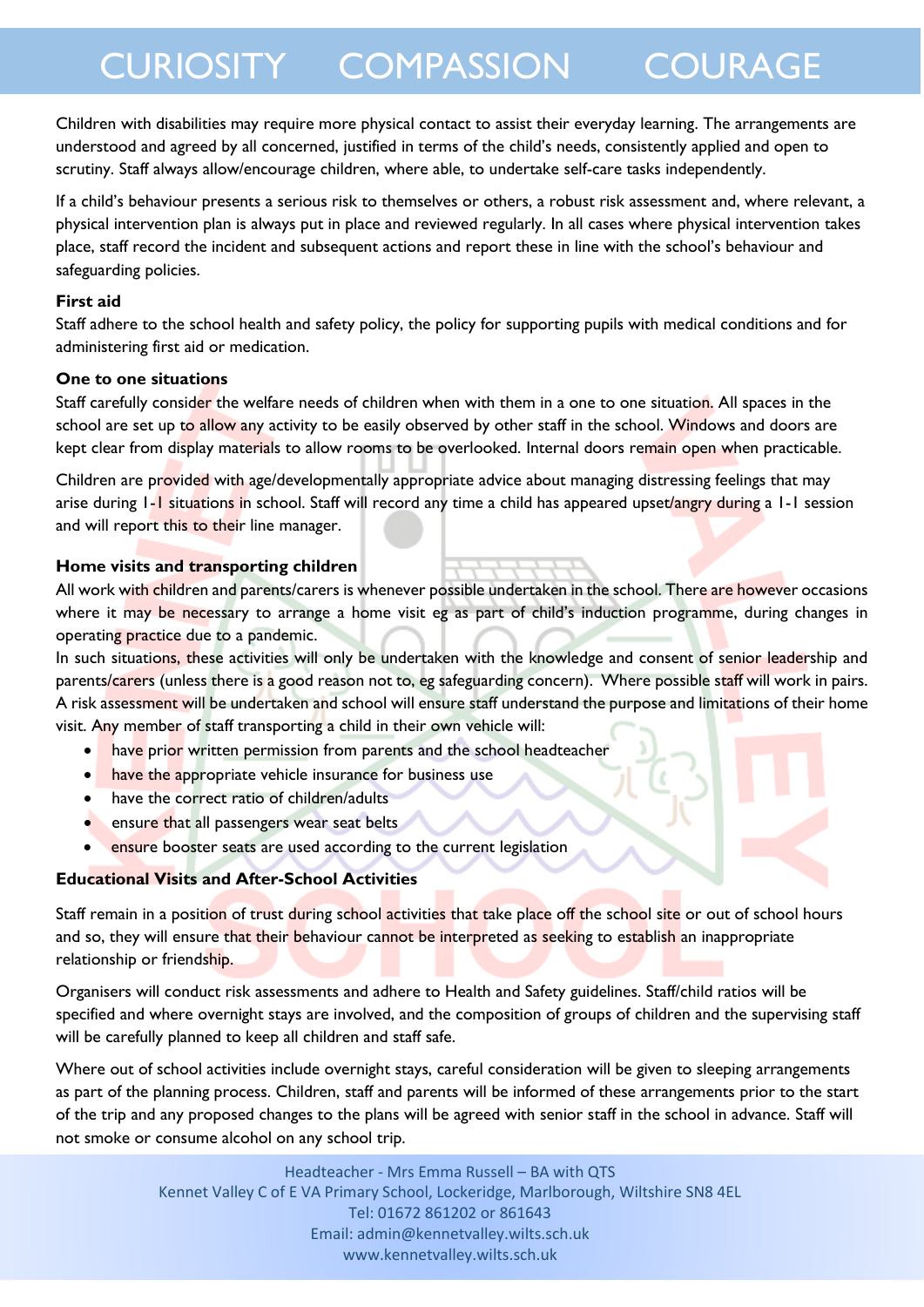Health and Safety arrangements require members of staff to keep colleagues aware of their whereabouts, during an out of school activity. This means staff will always have another adult present in out of school activities, unless otherwise agreed with senior staff in the school.

#### **Staff appearance** (Also applies to online and virtual teaching)

Staff must dress smartly, in clothing appropriate to the role, compliant with professional standards and not likely to be viewed as offensive, revealing or sexually provocative. It should not distract, cause embarrassment or give rise to misunderstanding. Political slogans must be avoided.

Any staff with tattoos that might be viewed as offensive, provocative or likely to give rise to misunderstanding must ensure those tattoos always remain covered when that adult is working for the school.

#### **The acceptable use of technologies**

Staff must not engage in inappropriate use of social network sites which may bring themselves, the school, school community or employer into disrepute. Staff should ensure that they adopt suitably high security settings on any personal profiles they may have.

Staff must be circumspect in their use of **all** social media or any other web-based presence that they may have, including written content, videos or photographs, and views expressed directly or by association with websites/pages or posts established by others (eg 'liking', reposting or forwarding). This includes the use of dating websites where staff could encounter parents or students either with their own profile or acting covertly.

They must consider the long-term implications of any content published by them online, specifically how it might ever have an adverse effect:

- on their reputation as an individual working in an education setting
- their ability to maintain good professional boundaries with parents and with children
- on the reputation of the school.

Staff must not access any content from the internet on personal device during school hours, on the school site, or on a school computer or device at any time that could bring the school into disrepute or that might lead a reasonable person to question the staff member's motivation or intentions.

#### **Exceptional operating circumstances**

If the school is required to change the way we offer our provision to children due to exceptional circumstances eg during a pandemic lockdown, staff safeguarding responsibilities to children will continue to apply, in line with the safeguarding policy.

The DSL will ensure staff, children, and families are provided with written:

- **•** temporary changes to procedures for working with children eg online.
- timescales for such changes so that all children, families and staff understand when such arrangements will end, and arrangements revert to those in place prior to the events leading to the need for the temporary changes.

#### **Photography and recording**

Staff are not permitted to use their phones, cameras, smart technology, or any device that can be used for photographing or recording children, when on duty for any purpose. Any pictures taken of children by the school will be in accordance to the school

Staff will not:

- take images of a child's injury, bruising or similar (eg following a disclosure of abuse)
- make audio recordings of a child's disclosure.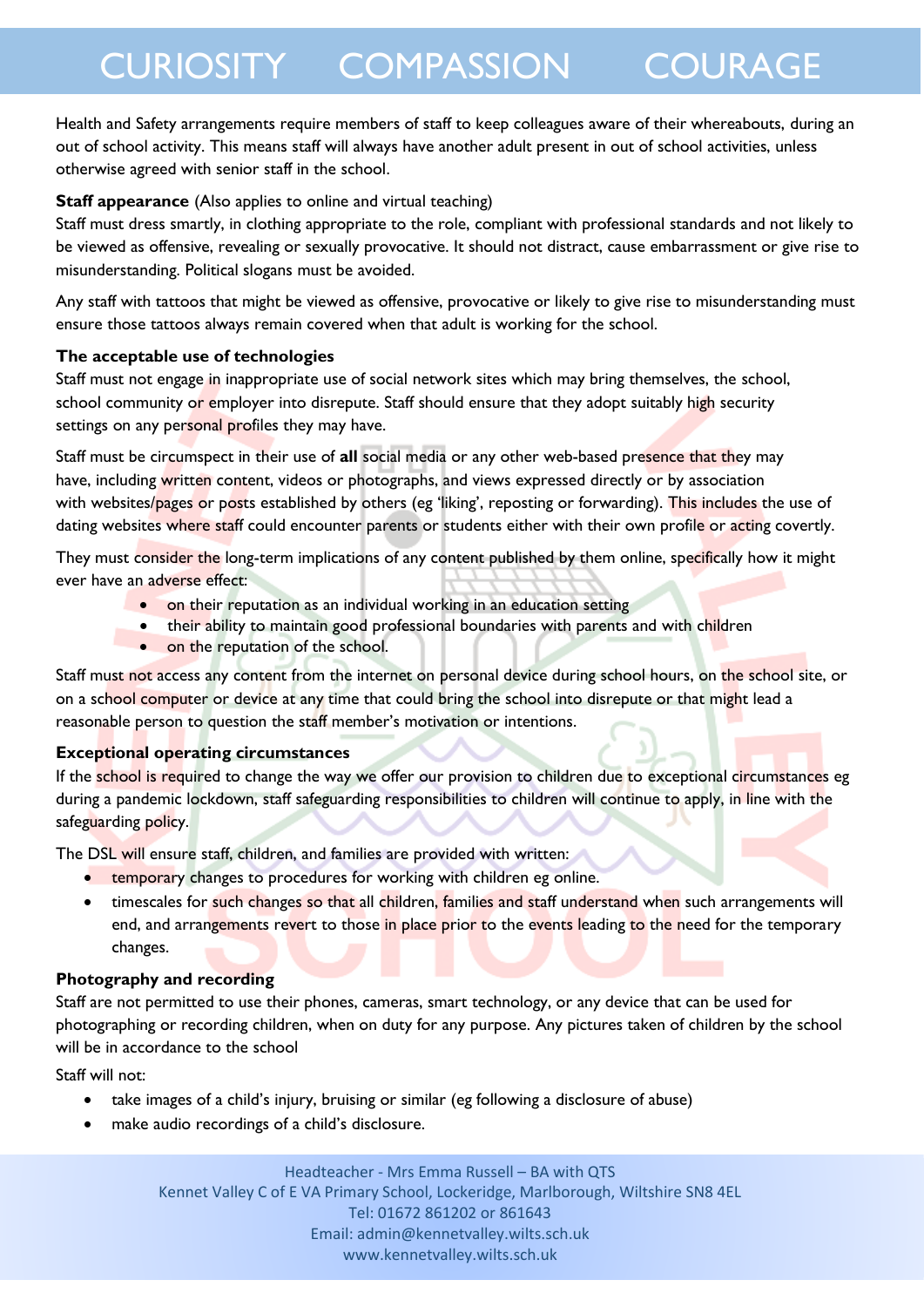#### **Concerns and allegations against staff (including supply teachers, volunteers and contractors)**

If a member of staff is concerned about the behaviour of a person working or volunteering at the school (including contractors), they will follow the agreed procedure set out in the flowchart 'Allegation against adults', displayed in the staff room, Staff cloakroom, offices.

See Safeguarding and Child Protection Policy (September 2021)

The school operates a 'low-level' concerns policy in accordance with KCSIE. 'Low-level' refers to behaviour that is: inconsistent with expectations set out in this policy, including inappropriate conduct outside of work, and/or does not meet the allegations threshold, or is otherwise not considered serious enough to consider a referral to the DOfA.

All concerns, no matter how small, will be shared responsibly and with the right person, recorded and dealt with promptly and appropriately. This will serve our commitment to create and embed a culture of openness, trust and transparency in which the school's values and expected behaviour set out in this policy are constantly lived, monitored and reinforced by all staff.

'Low-level' concerns could include, but are not limited to:

- being over friendly with children;
- having favourites;
- taking photographs of children on their mobile phone;
- engaging with a child on a one-to-one basis in a secluded area or behind a
- closed door; or,
- using inappropriate sexualised, intimidating or offensive language.

We also encourage all staff to self-refer to their line manager or DSL where they have found themselves in a situation which could be misinterpreted, might appear compromising to others, and/or on reflection they believe they have behaved in such a way that they consider falls below the expected professional standards.

#### **Whistleblowing**

All staff and volunteers are expected and encouraged to raise concerns about poor or unsafe practice and potential failures in the school safeguarding regime. All staff within the school who wish to raise an issue relating to the organisation with someone in confidence can use the following whistleblowing procedures:

In the first instance, concerns about poor or unsafe practice within must be raised with the Headteacher.

Where a staff member feels unable to raise an issue with the Headteacher, or feels that their genuine concerns are not being addressed, other whistleblowing channels may be open to them:

- A member of the governing body: Simon Jones [s.jones@kennetvalley.wilts.sch.uk](mailto:s.jones@kennetvalley.wilts.sch.uk)
- The [NSPCC whistleblowing helpline is](https://www.gov.uk/government/news/home-office-launches-child-abuse-whistleblowing-helpline) available for staff who do not feel able to raise concerns regarding child protection failures internally. Staff can call: 0800 028 0285 or email: [help@nspcc.org.uk](mailto:help@nspcc.org.uk) if:
	- o they think the concern will not be dealt with properly or
	- o may be covered up or
	- $\circ$  if they raised a concern but it has not been acted upon or if they are worried they are being treated unfairly.